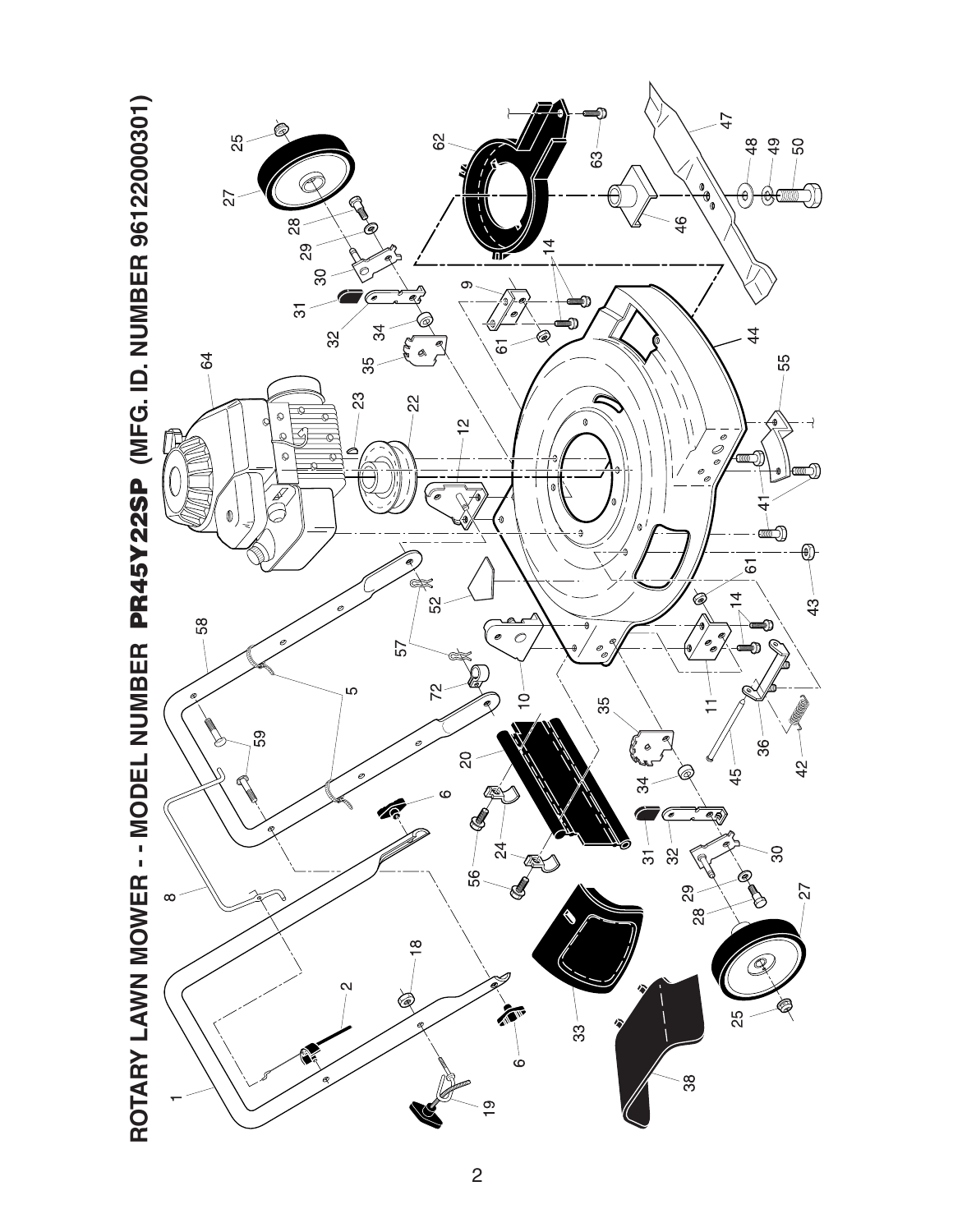| $\frac{1}{2}$                 |
|-------------------------------|
|                               |
|                               |
|                               |
|                               |
|                               |
|                               |
|                               |
|                               |
|                               |
|                               |
|                               |
| I                             |
| ĺ                             |
|                               |
| ֧֡֕֓ <u>׀</u>                 |
|                               |
|                               |
|                               |
|                               |
|                               |
|                               |
|                               |
|                               |
|                               |
| in an an                      |
|                               |
| Í                             |
|                               |
| $\frac{1}{1}$                 |
|                               |
| ļ                             |
|                               |
|                               |
|                               |
| $\frac{1}{2}$                 |
|                               |
|                               |
|                               |
|                               |
|                               |
|                               |
|                               |
|                               |
|                               |
|                               |
|                               |
|                               |
|                               |
|                               |
| l                             |
|                               |
|                               |
|                               |
|                               |
|                               |
|                               |
|                               |
|                               |
|                               |
|                               |
|                               |
|                               |
|                               |
|                               |
|                               |
|                               |
|                               |
|                               |
|                               |
|                               |
|                               |
|                               |
|                               |
|                               |
|                               |
|                               |
| Ù                             |
|                               |
| l                             |
|                               |
|                               |
| $\overline{\mathbf{C}}$       |
|                               |
| I                             |
|                               |
|                               |
|                               |
| $\frac{1}{1}$                 |
|                               |
|                               |
|                               |
| ׆<br>ا                        |
|                               |
|                               |
|                               |
|                               |
|                               |
|                               |
|                               |
|                               |
|                               |
|                               |
|                               |
|                               |
|                               |
|                               |
|                               |
|                               |
|                               |
|                               |
|                               |
|                               |
|                               |
|                               |
| l                             |
|                               |
|                               |
|                               |
|                               |
| <b>POTARY I AV</b><br>์<br>วั |

| <b>DESCRIPTION</b>        | Spring, Torsion<br>Locknut, Hex           | Kit, Lawn Mower Housing (Includes Key Number 46) | Rod, Hinge  | Adapter, Blade          | Blade, 22"                  | Washer, Hardened            | Washer, Lock, Helical       | Screw, Hex Head 3/8-24 x 1-3/8 Grade 8 | Decal, Danger                       | Mounting Bracket, Debris Shield | Screw, Hex Washer Head #10-24 x 1/2 | Hairpin Cotter | Lower Handle     | Handle Bolt | Locknut, Hex                | Debris Shield        | Screw                 | Engine, Briggs & Stratton, Model Number 10H902 | (for engine service and replacement parts, | call Briggs & Stratton at 1-800-233-3723) | Clip, Cable    | Warning Decal (not shown) | Operator's Manual, English | Operator's Manual, French | Repair Parts Manual, English / French |                  | NOTE: All component dimensions given in U.S. inches. |                                                     |
|---------------------------|-------------------------------------------|--------------------------------------------------|-------------|-------------------------|-----------------------------|-----------------------------|-----------------------------|----------------------------------------|-------------------------------------|---------------------------------|-------------------------------------|----------------|------------------|-------------|-----------------------------|----------------------|-----------------------|------------------------------------------------|--------------------------------------------|-------------------------------------------|----------------|---------------------------|----------------------------|---------------------------|---------------------------------------|------------------|------------------------------------------------------|-----------------------------------------------------|
| PART<br>NO.<br>KEY<br>NO. | 73800400<br>52124<br>43<br>42             | 94628<br>$\overline{4}$                          | 147286      | 851514<br>$\frac{6}{4}$ | 192682<br>47                | 851074<br>$\frac{8}{4}$     | 850263<br>$\frac{6}{7}$     | 851084<br>50                           | 107339X<br>52                       | 188839X004<br>55                | 750097<br>56                        | 51793<br>57    | 151590X479<br>58 | 91574       | 51592<br>ত<br>ত             | 88784                | 92325<br>යි           | र्ड                                            |                                            |                                           | 192770<br>72   | 162300                    | 193733                     | 193736                    | 195333<br>٠                           |                  |                                                      | 1 inch = $25.4$ mm                                  |
| <b>DESCRIPTION</b>        | Engine Zone Control Cable<br>Upper Handle | Wire Tie                                         | Handle Knob | Control Bar             | Support Bracket, Handle, LH | Handle Bracket Assembly, RH | Support Bracket, Handle, RH | Handle Bracket Assembly, LH            | Screw, Thread Cutting 5/16-18 x 3/4 | Locknut, Keps                   | Rope Guide                          | Rear Deflector | Pulley, Engine   | Hi-Pro Key  | Clamp, Rear Deflector       | Locknut, Hex 3/18-16 | Wheel & Tire Assembly | Shoulder Bolt                                  | Belleville<br>Washer                       | Axle Arm Assembly                         | Knob, Selector | Spring, Selector          | Discharge Guard            | Spacer                    | Bracket, Wheel Adjuster               | Bracket, Housing | Deflector, Discharge                                 | Rolled 3/8-16 x 1-1/8<br>Screw, Hex Head, Threaded, |
| PART<br>NO.<br>KEY<br>NO. | 66860X479<br>156581                       | 66426                                            | 89713X428   | 46771                   | 53282X479                   | 70345X479                   | 53350X479                   | 70346X479                              | 149741                              | 32004                           | 79585                               | 89008          | 85496<br>22      | 87677<br>ಬಿ | 87584X004<br>$\overline{6}$ | 83923<br>25<br>25    | 194855                | 42748                                          | 62335<br>89                                | 145935X004<br>္က                          | 70143<br>က     | 00331X004                 | 51889                      | 46630                     | 50085X007<br>35                       | 54132<br>36      | 76509                                                | 50406                                               |

IMPORTANT: Use only Original Equipment Manufacturer (O.E.M.) replacement parts. Failure to do so could be hazardous, damage your lawn mower and void your warranty. **IMPORTANT:** Use only Original Equipment Manufacturer (O.E.M.) replacement parts. Failure to do so could be hazardous, damage your lawn mower and void your warranty.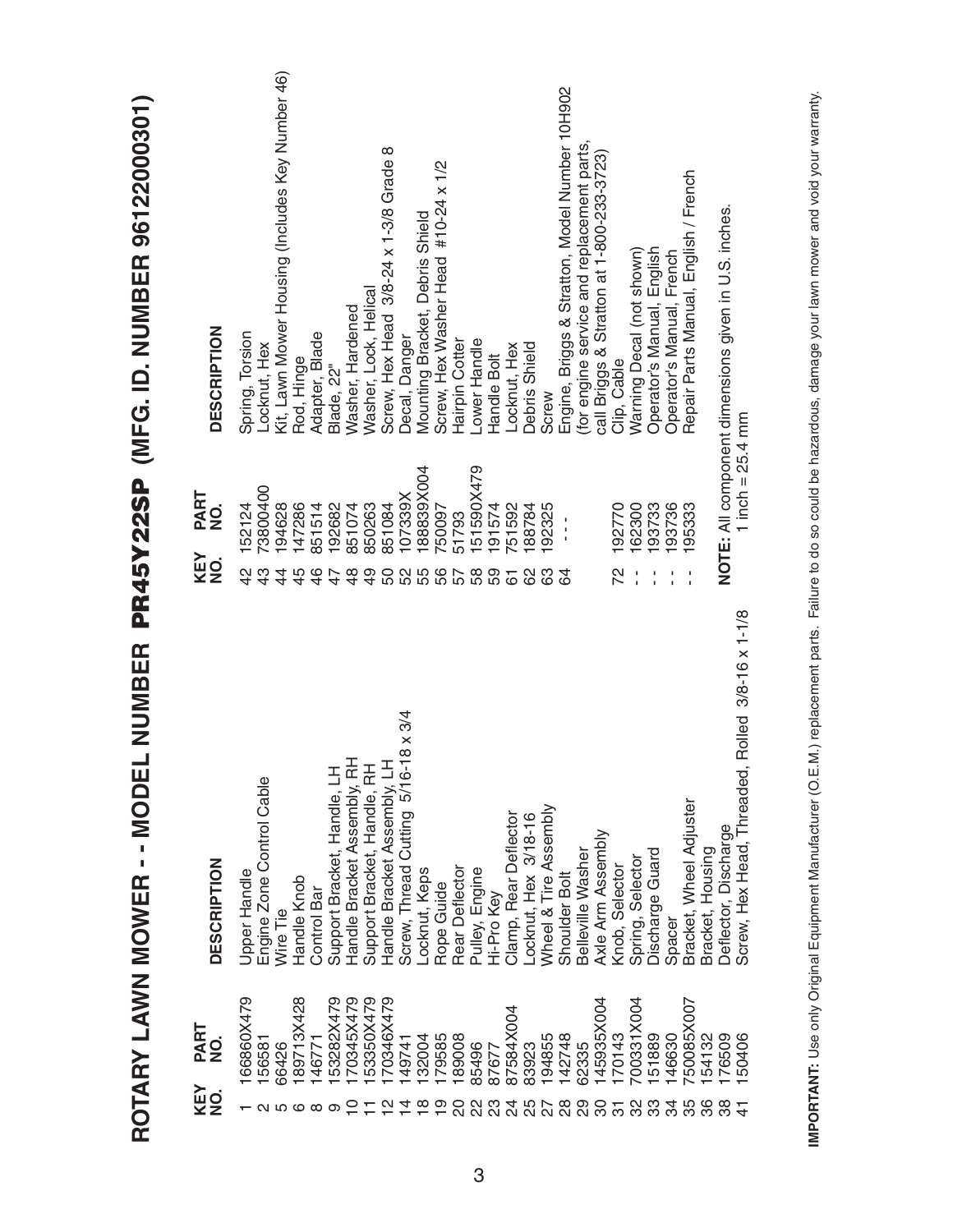